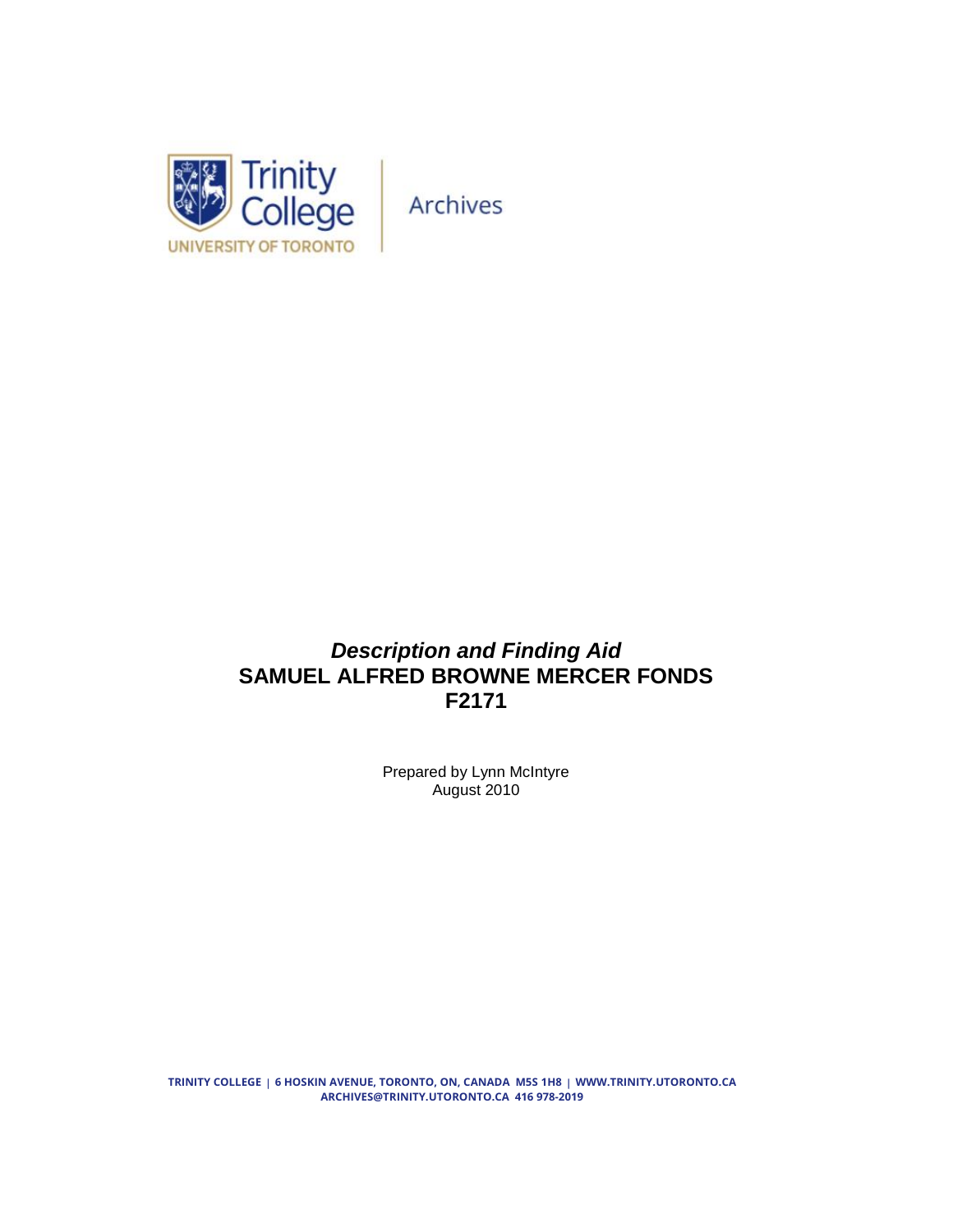### **SAMUEL ALFRED BROWNE MERCER FONDS**

## **Dates of creation**

1916-1942

#### **Extent**

13 cm of textual records 101 lantern slides : b&w ; 8 x 8 cm

#### **Biographical sketch**

Samuel Alfred Browne Mercer, BD, MA, PhD, DLitt, LlD, DD, FRGS (Ang.), was an Episcopalian minister who became Canada's foremost Egyptologist during his lengthy career at the University of Toronto. He was a distinguished orientalist and authority on Egyptian hieroglyphics. Mercer was born in 1879 in Bay Roberts, Newfoundland, son of Samuel and Elizabeth Browne Mercer. His early education was in St John's and later at Harvard University. From 1922 to 1923, Dr Mercer was dean of Bexley Hall at Kenyon College, Gambier, Ohio. On 1 October 1923, he was appointed to University of Toronto's Trinity College as Dean and Professor of Divinity and remained there from 1924 to his retirement as Professor of Semitic Languages and Egyptology. In 1946 he retired to Worcester, Massachusetts, where he devoted himself to the first translation and commentary of the ancient Pyramid Texts

Mercer married Genevieve, daughter of John Lewis Magee, on 15 August 1910. He died in Toronto on 10 January 1969 at the age of 89, leaving his daughter, Mrs Donald (Harriet) Briggs of Burbank, California, and two sisters, Miss Ethel Mercer and Mrs Ross (Charlotte) Spaulding, both of Toronto.

#### **Scope and content**

Fonds comprises handwritten and carbon copies of the manuscripts for two books: "A Study in the Idea of God" and "Civilization in the Making." As well, there is a Sign-List for Pre-Hammurabi Contract Tablets. There are some100 lantern slides that Mercer was famous for using in his lectures. Some of these slides by photographer A.J. Reading show titles for the images; however there is no listing of them.

#### **Notes**

*Immediate source of acquisition:* received from Harold Nahabedian in 1981.

*Custodial history:* Found in Trinity College by Harold Nahabedian in 1981, possibly received from Mercer's sister's husband, Ross Spaulding. The original box was received in Toronto on 9 November 1960 from Attleborough, Massachusetts. An undated letter from Spaulding with the list of textual material outlines why these manuscripts were not published.

*Restrictions on access*: Condition and fragility of slides may affect access.

*Terms governing use and reproduction / publication*: Public domain.

*Related material:* See *Trinity University Review*, volume LIX, Christmas 1946, report upon Mercer's retirement from Trinity.

#### **Provenance access points**

Mercer, Samuel Alfred Browne, 1880-1969

**Box/file listing:**